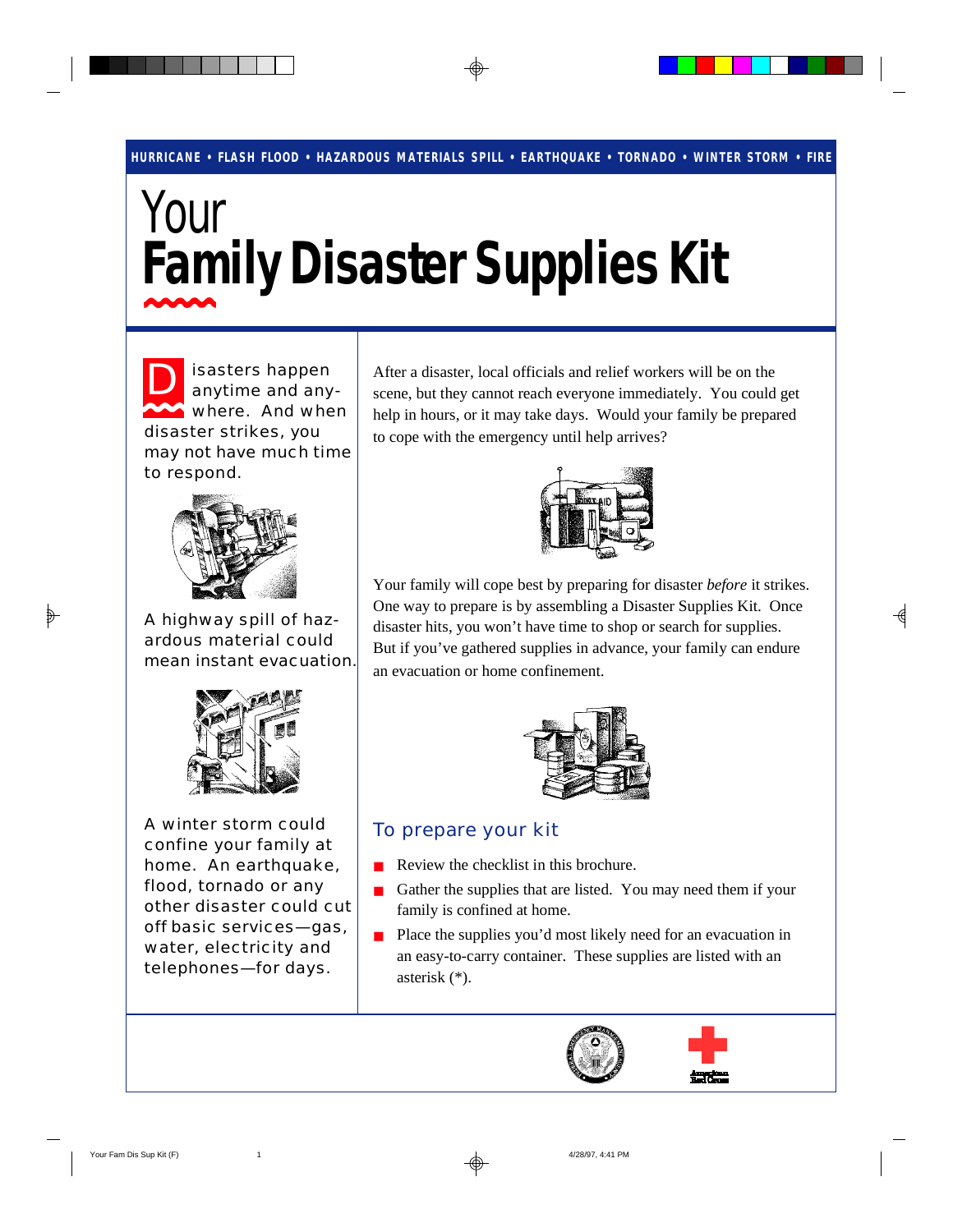## **SUPPLIES** Water



you should stock in your home: water,

food, first aid supplies, clothing and bedding, tools and emergency supplies and special items. Keep the items that you would most likely need during an evacuation in an easy-to-carry container suggested items are marked with an asterisk (\*). Possible containers include



a large, covered trash container,



camping backpack,



or a duffle bag.

Store water in plastic containers such as soft drink bottles. Avoid using containers that will decompose or break, such as milk cartons or glass bottles. A normally active person needs to drink at least two quarts of water each day. Hot environments and intense physical activity can double that amount. here are six basics <br>Children, nursing mothers and ill people will need more. There are six basics<br>Store one gallon of water per person □ Keep at least a three-day supply<br>Store one gallon of water per person □ Keep at least a three-day supply

- per day (two quarts for drinking, two quarts for food preparation/sanitation)\*
- of water for each person in your household.



#### Food

Store at least a three-day supply of non-perishable food. Select foods that require no refrigeration, preparation or cooking and little or no water. If you must heat food, pack a can of sterno. Select food items that are compact and lightweight.

\*Include a selection of the following foods in your Disaster Supplies Kit:

❑ Vitamins

- ❑ Ready-to-eat canned meats, fruits and vegetables
- ❑ Canned juices, milk, soup (if powdered, store extra water)
- ❑ Staples sugar, salt, pepper
- High energy foods peanut butter, jelly, crackers, granloa bars, trail mix
- ❑ Foods for infants, elderly persons or persons on special diets ❑ Comfort/stress foods — cookies, hard candy, sweetened cereals
	- lollipops, instant coffee, tea bags

#### First Aid Kit

❑ Sterile adhesive bandages in assorted sizes ❑ 2-inch sterile gauze pads (4-6) ❑ 4-inch sterile gauze pads (4-6) ❑ Hypoallergenic adhesive tape  $\Box$  Triangular bandages (3) ❑ Assorted sizes of safety pins ❑ Cleansing agent/soap ❑ Latex gloves (2 pair) ❑ Sunscreen Non-prescription drugs Assemble a first aid kit for your home and one for each car. A first aid kit\* should include:

- ❑ 2-inch sterile roller bandages (3 rolls) ❑ 3-inch sterile roller bandages (3 rolls) ❑ Aspirin or nonaspirin pain reliever
	- ❑ Anti-diarrhea medication
	- ❑ Antacid (for stomach upset)
	- ❑ Syrup of Ipecac (use to induce vomiting if advised by the Poison Control Center)
	- ❑ Laxative
	- ❑ Activated charcoal (use if advised by the Poison Control Center)

*Contact your local American Red Cross chapter to obtain a basic first aid manual.*

❑ Scissors ❑ Tweezers ❑ Needle

> ❑ Antiseptic ❑ Thermometer ❑ Tongue blades (2)

lubricant

❑ Moistened towelettes

Tube of petroleum jelly or other

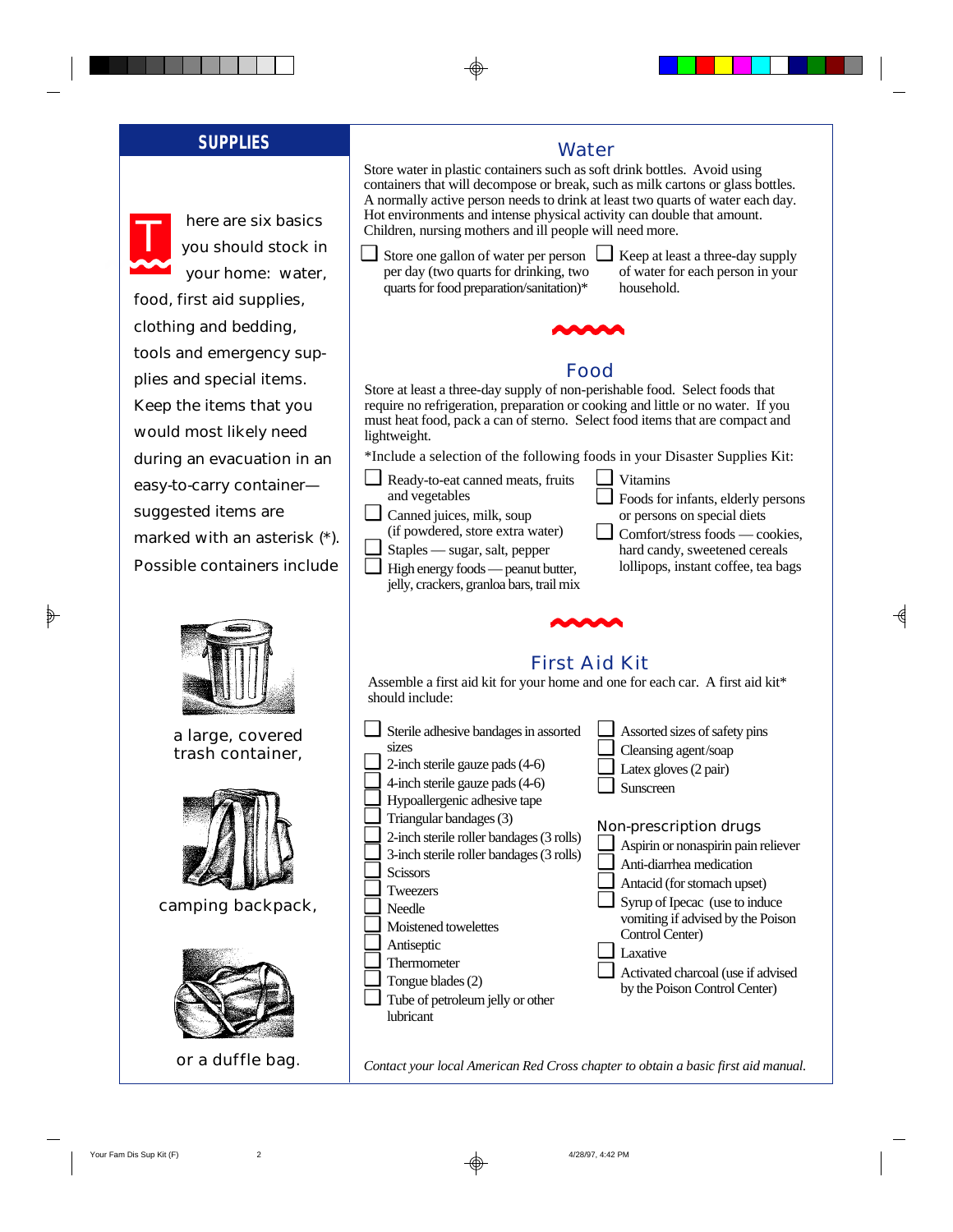